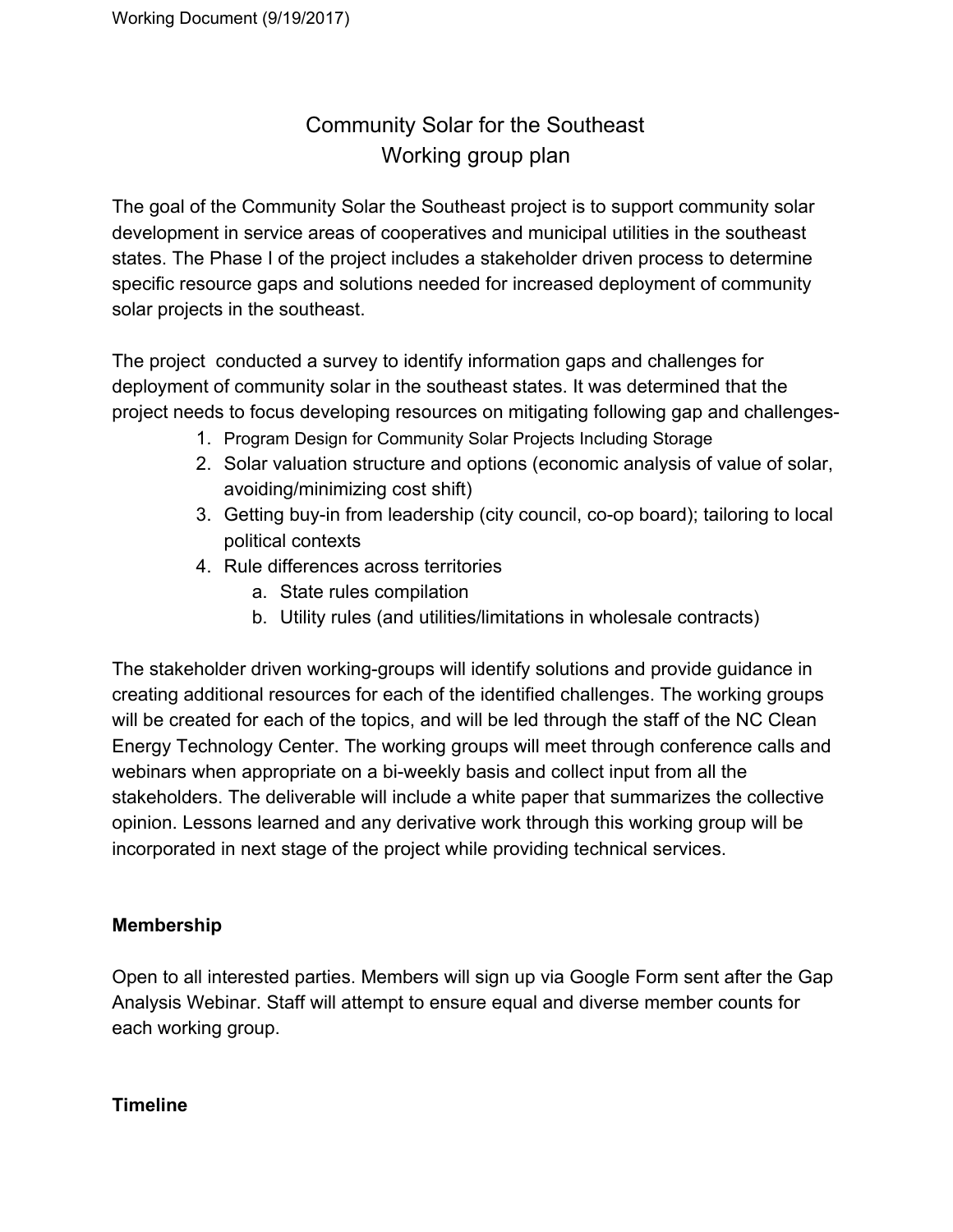- First call week of 9/25/17 --- Disclaimer of the public nature of the working groups, introductions, presentation of questions, share resources
- Second call week of 10/9/17
- Third call week of 10/23/17
- Wrap up deliverables by 11/3/17

## **Structure**

Each working group will work collaboratively through google tools. Each working group will meet bi-weekly via GoToWebinar with option to call in.

Working group chair shares the list of questions prior to first call

First call:

- Discuss the questions: why are they important, are they relevant, are there missing questions?
- Identify resources that may help answer the questions
- Discuss Google Form process

After first call, Chair shares with the group a Google Form that allows each member to answer the questions by the end of the first week. These responses will be collected and shared with the group prior to the second call.

Second Call:

- Discuss the responses to the questions. Where does the group agree and disagree
- The point is not to have the "one" answer, but ideally a menu of options or possible solutions.

Third Call:

- Further discussion of responses to the questions if needed.
- Reach consensus on the responses to the questions.

After third call, chair has one week to complete the deliverable associated with their working group.

**Goals**